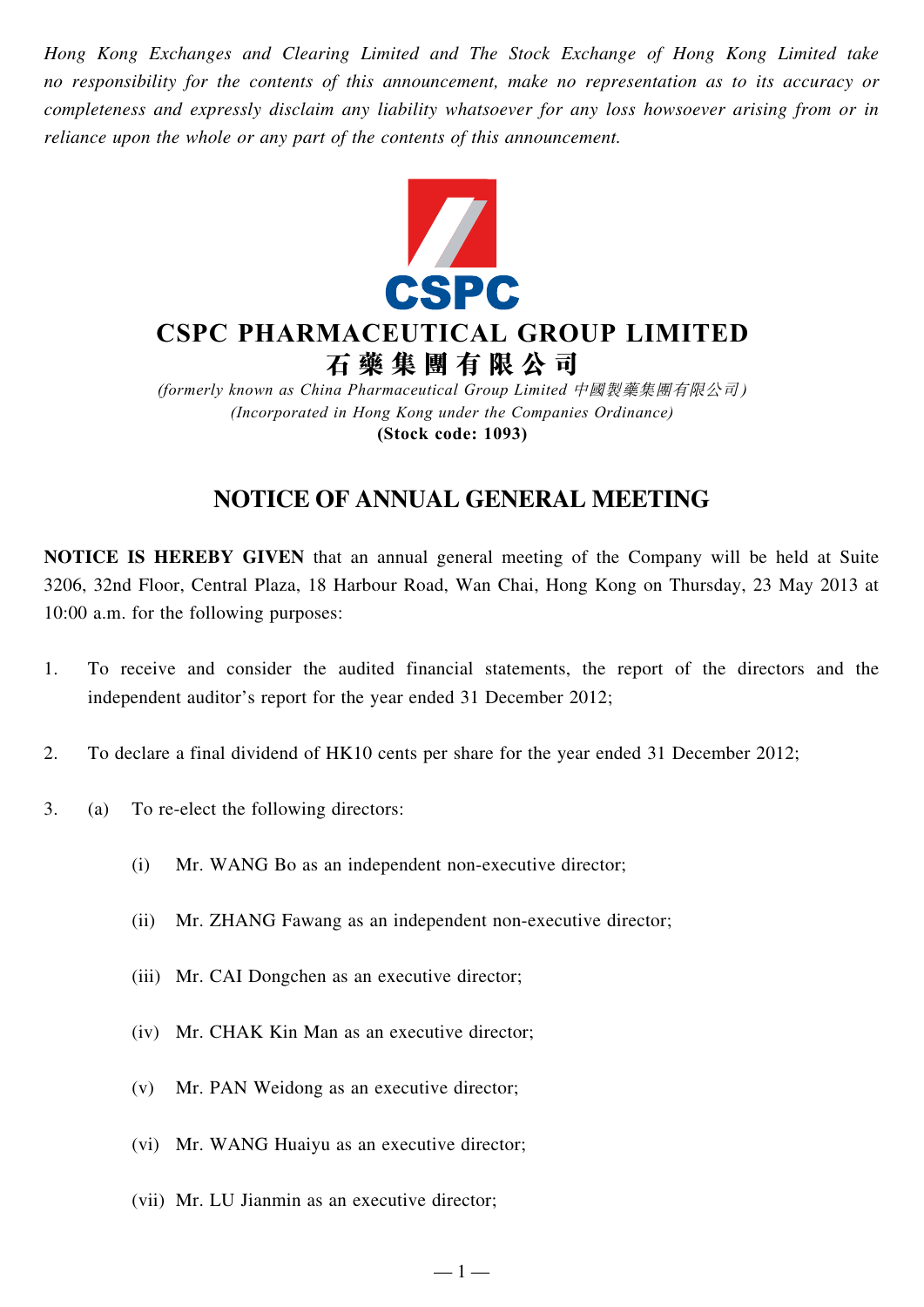- (b) To re-elect Mr. GUO Shichang (who has served as an independent non-executive director for more than 9 years) as an independent non-executive director;
- (c) To authorize the board of directors to fix the remuneration of directors;
- 4. To re-appoint auditor and to authorise the board of directors to fix the remuneration of auditor;
- 5. As special business, to consider and, if thought fit, pass the following resolution as an ordinary resolution:

### "**THAT**:

- (a) subject to paragraph (b) below, the exercise by the directors of the Company during the Relevant Period (as hereinafter defined) of all the powers of the Company to repurchase shares of HK\$0.10 each in the capital of the Company on The Stock Exchange of Hong Kong Limited ("Stock Exchange") or on any other stock exchange on which the securities of the Company may be listed and recognised by the Securities and Futures Commission and the Stock Exchange for this purpose, subject to and in accordance with all applicable laws and the requirements of the Rules Governing the Listing of Securities on the Stock Exchange or of any other stock exchange as amended from time to time, be and is hereby generally and unconditionally approved;
- (b) the aggregate nominal amount of shares of the Company which the directors of the Company are authorised to repurchase pursuant to the approval in paragraph (a) above shall not exceed 10% of the aggregate nominal amount of the issued share capital of the Company as at the date of this resolution, and the said approval shall be limited accordingly; and
- (c) for the purposes of this resolution,

"Relevant Period" means the period from the passing of this resolution until whichever is the earlier of:

- (i) the conclusion of the next annual general meeting of the Company;
- (ii) the expiration of the period within which the next annual general meeting of the Company is required by law or the articles of association of the Company to be held; and
- (iii) the date on which the authority set out in this resolution is revoked or varied by an ordinary resolution of the shareholders of the Company in general meeting."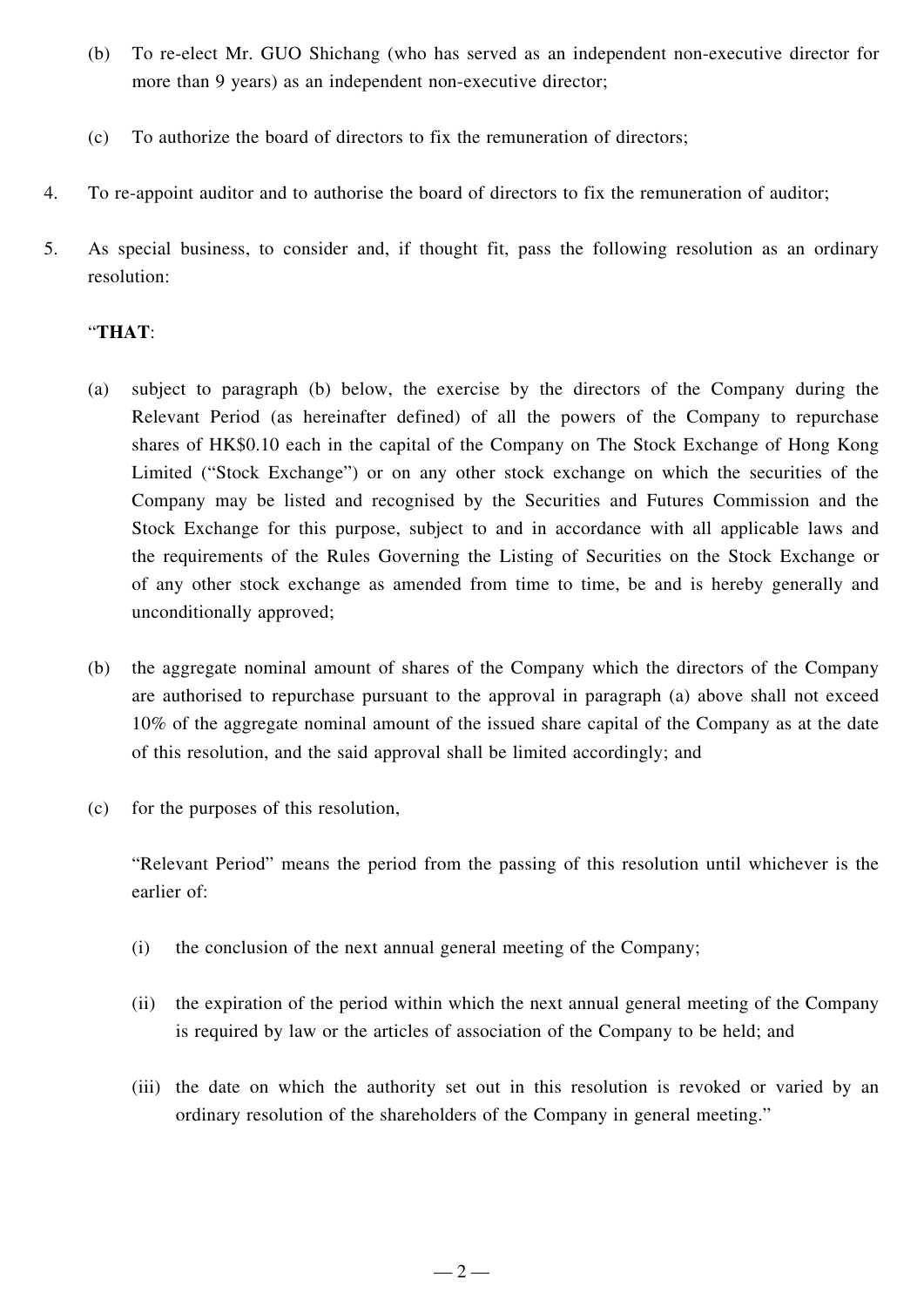6. As special business, to consider and, if thought fit, pass the following resolution as an ordinary resolution of the Company:

#### "**THAT**:

- (a) subject to paragraph (c) below, the exercise by the directors of the Company during the Relevant Period (as hereinafter defined) of all the powers of the Company to allot, issue and deal with additional shares of HK\$0.10 each in the capital of the Company and to make or grant offers, agreements and options (including bonds, warrants and debentures convertible into shares of the Company) which would or might require the exercise of such power be and is hereby generally and unconditionally approved;
- (b) the approval in paragraph (a) above shall authorise the directors of the Company during the Relevant Period (as hereinafter defined) to make or grant offers, agreements and options (including bonds, warrants and debentures convertible into shares of the Company) which would or might require the exercise of such power after the end of the Relevant Period;
- (c) the aggregate nominal amount of share capital allotted or agreed conditionally or unconditionally to be allotted (whether pursuant to an option or otherwise) and issued by the directors of the Company pursuant to the approval in paragraph (a) above, otherwise than pursuant to (i) a Rights Issue (as hereinafter defined); (ii) an issue of shares upon the exercise of rights of subscription or conversion under the terms of any warrants of the Company or any securities which are convertible into shares of the Company; (iii) an issue of shares as scrip dividends pursuant to the articles of association of the Company from time to time; or (iv) an issue of shares under any option scheme or similar arrangement for the grant or issue of shares or rights to acquire shares of the Company, shall not exceed 20% of the aggregate nominal amount of the issued share capital of the Company as at the date of passing this resolution, and the said approval shall be limited accordingly; and
- (d) for the purpose of this resolution,

"Relevant Period" means the period from the passing of this resolution until whichever is the earlier of:

- (i) the conclusion of the next annual general meeting of the Company;
- (ii) the expiration of the period within which the next annual general meeting of the Company is required by law or the articles of association of the Company to be held; and
- (iii) the date on which the authority set out in this resolution is revoked or varied by an ordinary resolution of the shareholders of the Company in general meeting.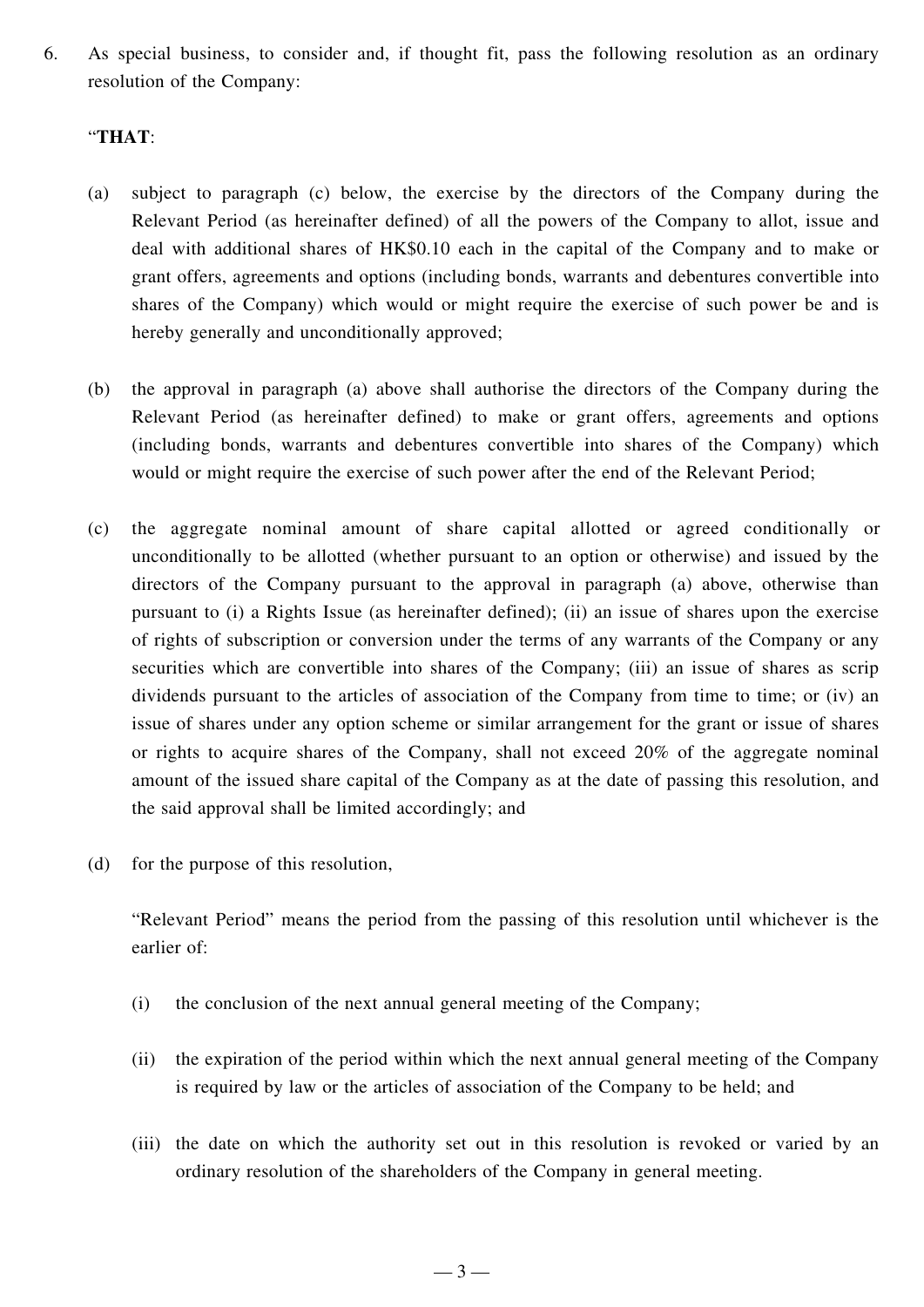"Rights Issue" means an offer of shares (including bonds, warrants and debentures convertible into shares of the Company) open for a period fixed by the directors of the Company to the holders of shares of the Company on the register on a fixed record date in proportion to their then holdings of such shares as at that date (subject to such exclusions or other arrangements as the directors of the Company may deem necessary or expedient in relation to fractional entitlements or having regard to any restrictions or obligations under the laws of, or the requirements of any recognised regulatory body or any stock exchange in, any territory outside Hong Kong applicable to the Company)."

7. As special business, to consider and, if thought fit, pass the following resolution as an ordinary resolution of the Company:

"**THAT** subject to the passing of the resolution nos. 5 and 6 set out in the notice convening the meeting, the general mandate granted to the directors of the Company to allot, issue and deal with additional shares pursuant to resolution no.6 set out in the notice convening this meeting be and is hereby extended by the addition thereto of an amount representing the aggregate nominal amount of shares in the capital of the Company repurchased by the Company under the authority granted pursuant to resolution no.5 set out in the notice convening this meeting, provided that such amount of shares so repurchased shall not exceed 10% of the aggregate nominal amount of the issued share capital of the Company as at the date of the said resolution."

> By Order of the Board **CSPC Pharmaceutical Group Limited CAI Dongchen** *Chairman*

Hong Kong, 19 April 2013